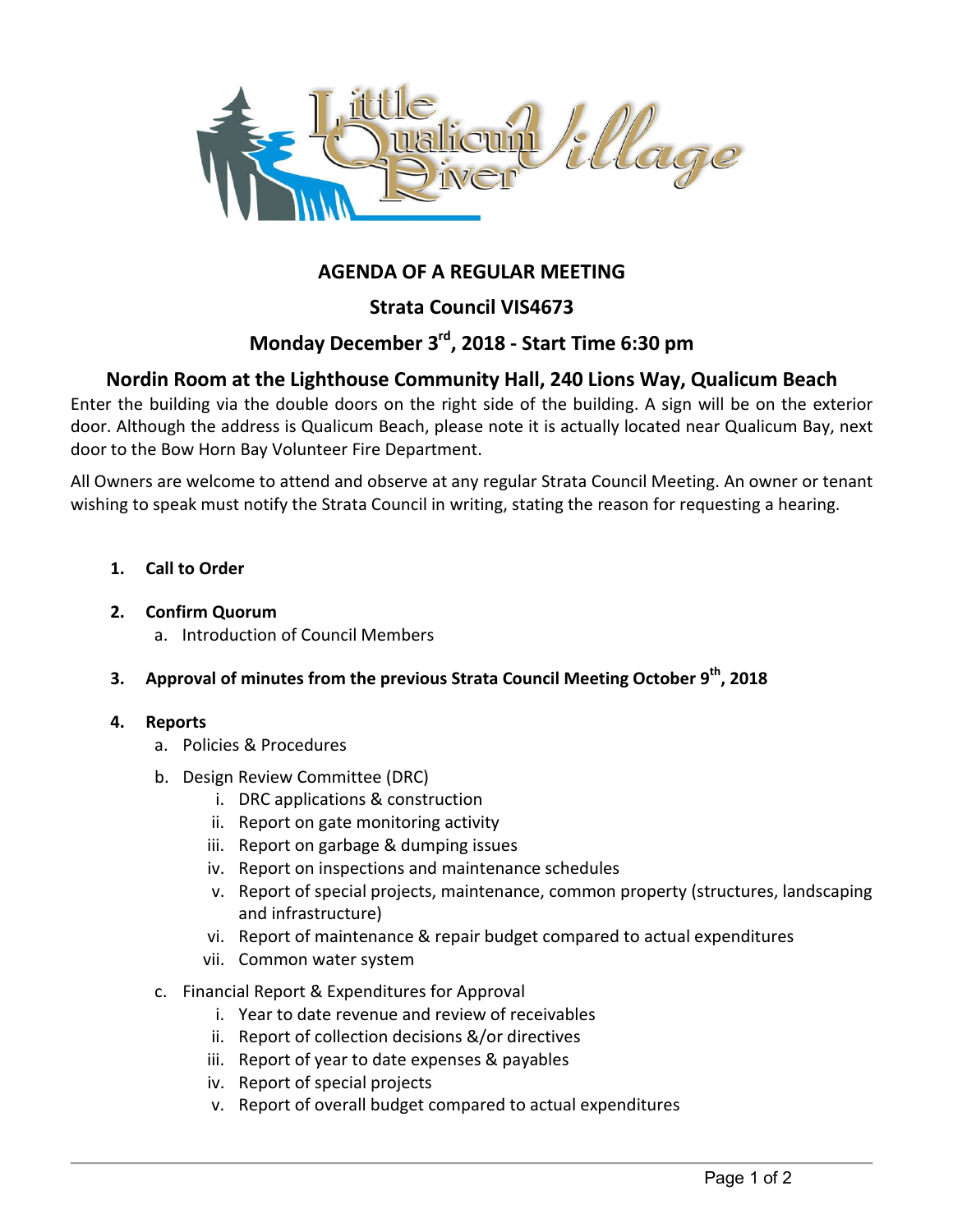### **5. Strata Council 2018-2019 Task List**

#### **6. Unfinished Business**

- a. Notice of civil claim suit Noel Stephen & Judith Munkholm
- b. Telus update
- c. Civil Resolution Tribunals

#### **7. New Business**

- a. Election of Council Executive and subcommittee positions
- b. Verification of the owners list
- c. Special General Meeting (SGM), selecting the date, preparation and planning
- d. Waste and recycling
- e. Contracts with Strata VIS 4673

#### **8. Events**

- a. Little Qualicum River Village Community Events i. Christmas Party at Meadowood Park
- b. Corcan-Meadowood Residents Association (CMRA)

### **9. Correspondence (discussion to be held in camera)**

**10. Bylaw Enforcement (discussion to be held in camera)** 

#### **11. Next Meeting Date**

- a. Determine date
- b. Determine regular location

#### **12. Adjournment**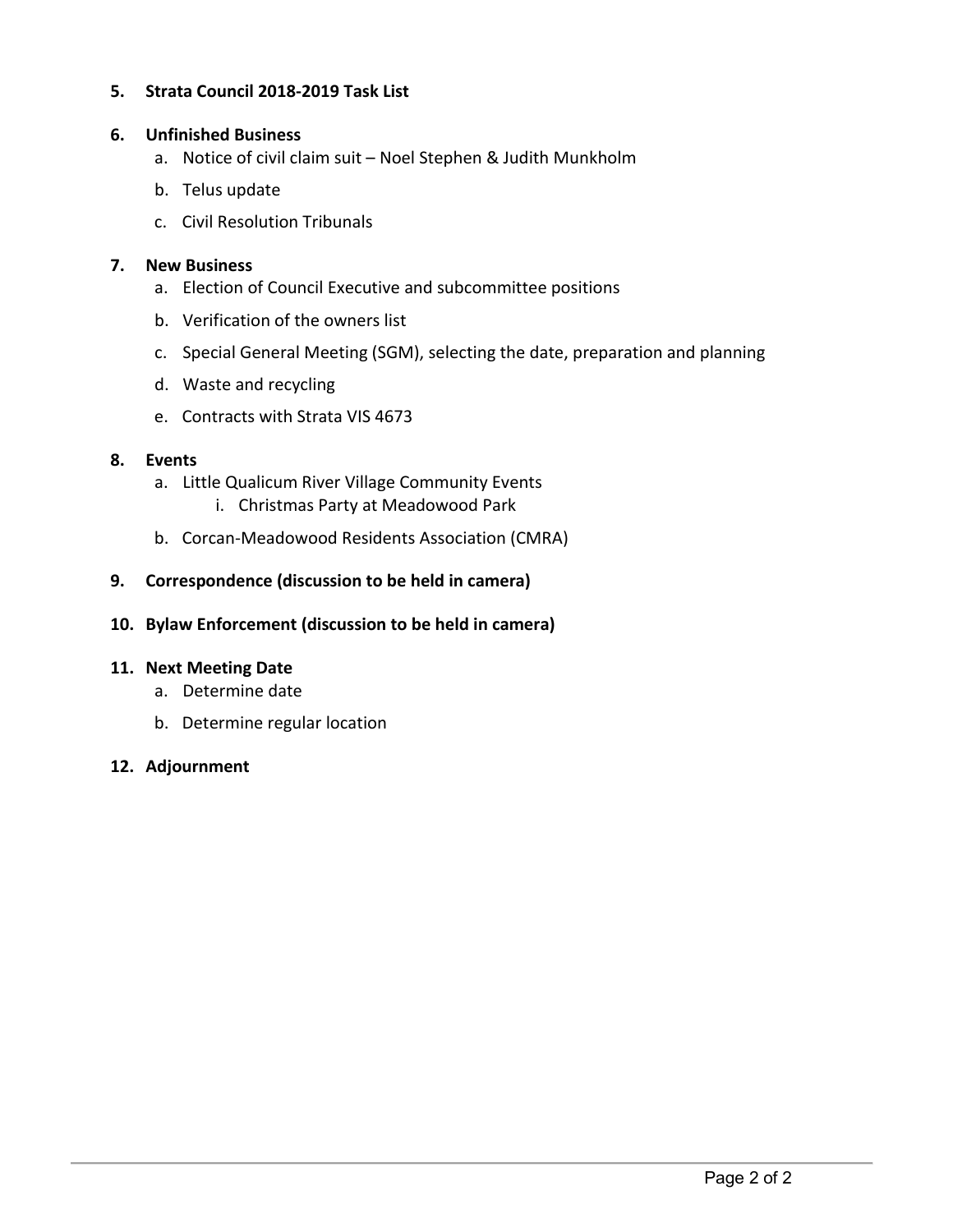

# **Minutes of a Regular Council Meeting**

Strata Corporation VIS 4673 Lighthouse Community Centre 240 Lions Way, Qualicum Beach, B.C. December 3rd, 2018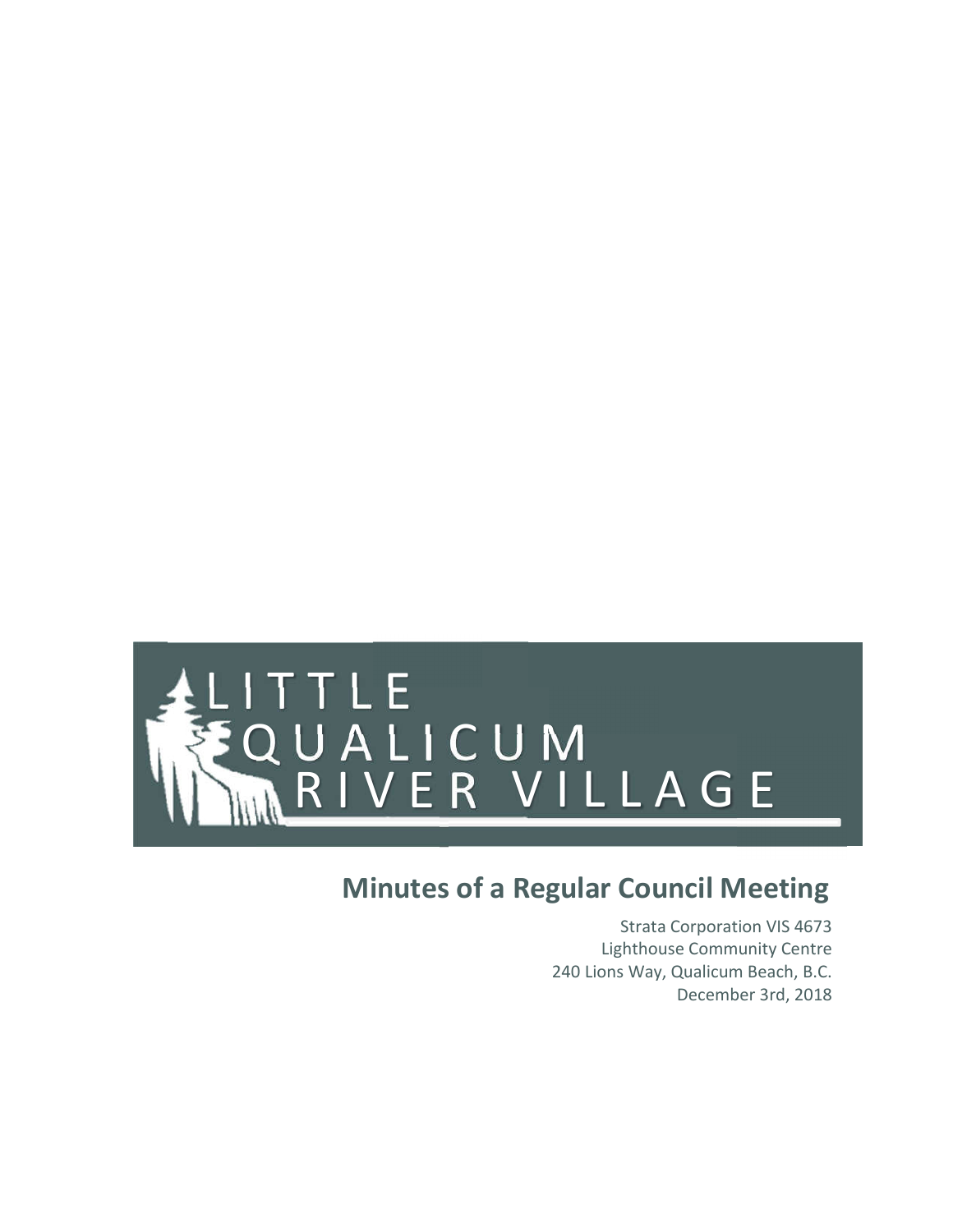

# **introductory proceedings**

# **1. Call to Order**

Brian Gallagher, President, called the meeting to order at 6:30 p.m. Council voted unanimously to elect Carol Giesinger as meeting chair.

# **2. Approval of Agenda as Amended**

*Moved:* Brian *Second:* Harry

# **CARRIED UNANIMOUSLY**

## **3. Approval of Previous Minutes**

*Moved:* Doedy *Second:* Lorraine

# **CARRIED UNANIMOUSLY**

# **reports**

## **4. Reports**

# **a. Policies and Procedures**

Currently there is no operations manual to create structure. April will take on creating documents.

# **b. Design Review Committee**

i. Recently there have been few applications for construction to the DRC. Owners are reminded that these are required per our bylaws for any construction. Forms are available on the LQRV Website for owners convenience. It was suggested that documents be included in welcome packages and we make sure these are distributed to new owners. Not all of our bylaws the same as the RDN.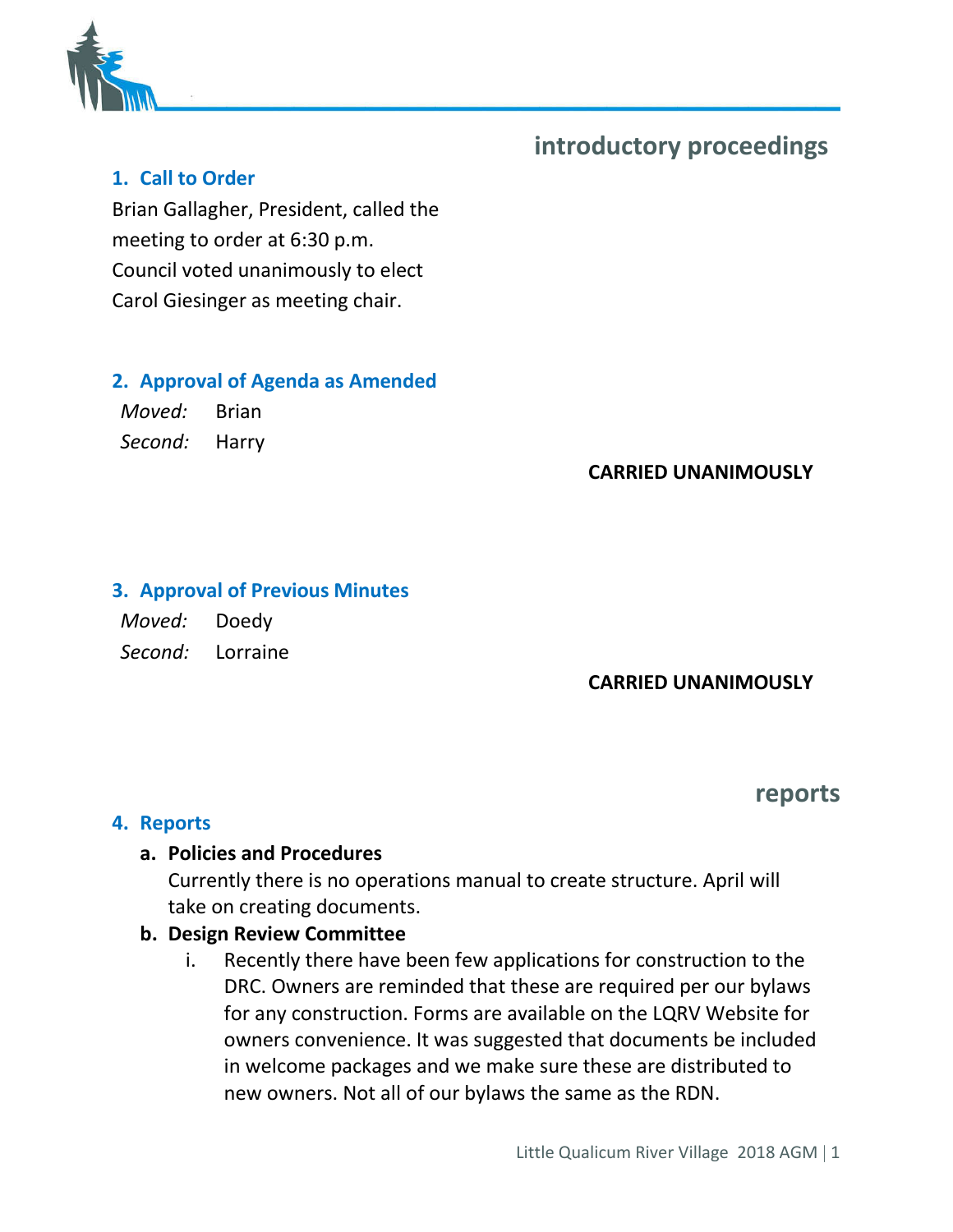

ii. Gate - Harry reported on the gatehouse power supply which currently comes from a private home and needs to be moved ASAP. We have and will always have access to the phone room even though it is located in a building on a private yard area due to an irrevocable implied easement as per the SPA and the SPA regulations. The small building next to the phone room is on common property and is itself common property. This small building as well as the gatehouse have no physical address so it is a problem getting BC Hydro to move service. We also need new phone lines. Discussion on using answering service but the gate still needs a phone line to work properly. Rob made motion that the home owner disclose to potential buyers that strata must have 24/7 access to phone room. Seconded by Brian.

## **CARRIED UNANIMOUSLY**

- iii. Expenses Carol gave report on garbage. We do not yet have a contract with Waste Management (pending budget approval) but they will continue service as is until we do. Bins will be opened at 6am and closed at 6pm as posted at site. It has historically been opened Sunday evening for convenience but will be back to Monday morning. Changing the day of the week was discussed but ruled out as we get a reduced rate for Tuesday pickup because they go to Meadowood Store that day. Carol contacted RDN regarding the possibility of curb side pickup and will keep us posted on what she finds out.
- iv. Inspection and Maintenance schedules will be discussed at later date.
- v. Special Projects Rob reported on the culverts. There are 3 to be installed. One is complete, the second is nearly done, the third not started. Rob will connect with contractor regarding progress and finish date. In future we need to get proper contracts and bids with this information on them.
- vi. Report on Maintenance and Repair Budget Compared to Actual No information available until we have a new Treasurer and Bookkeeper
- vii. Common Water System Nothing to report.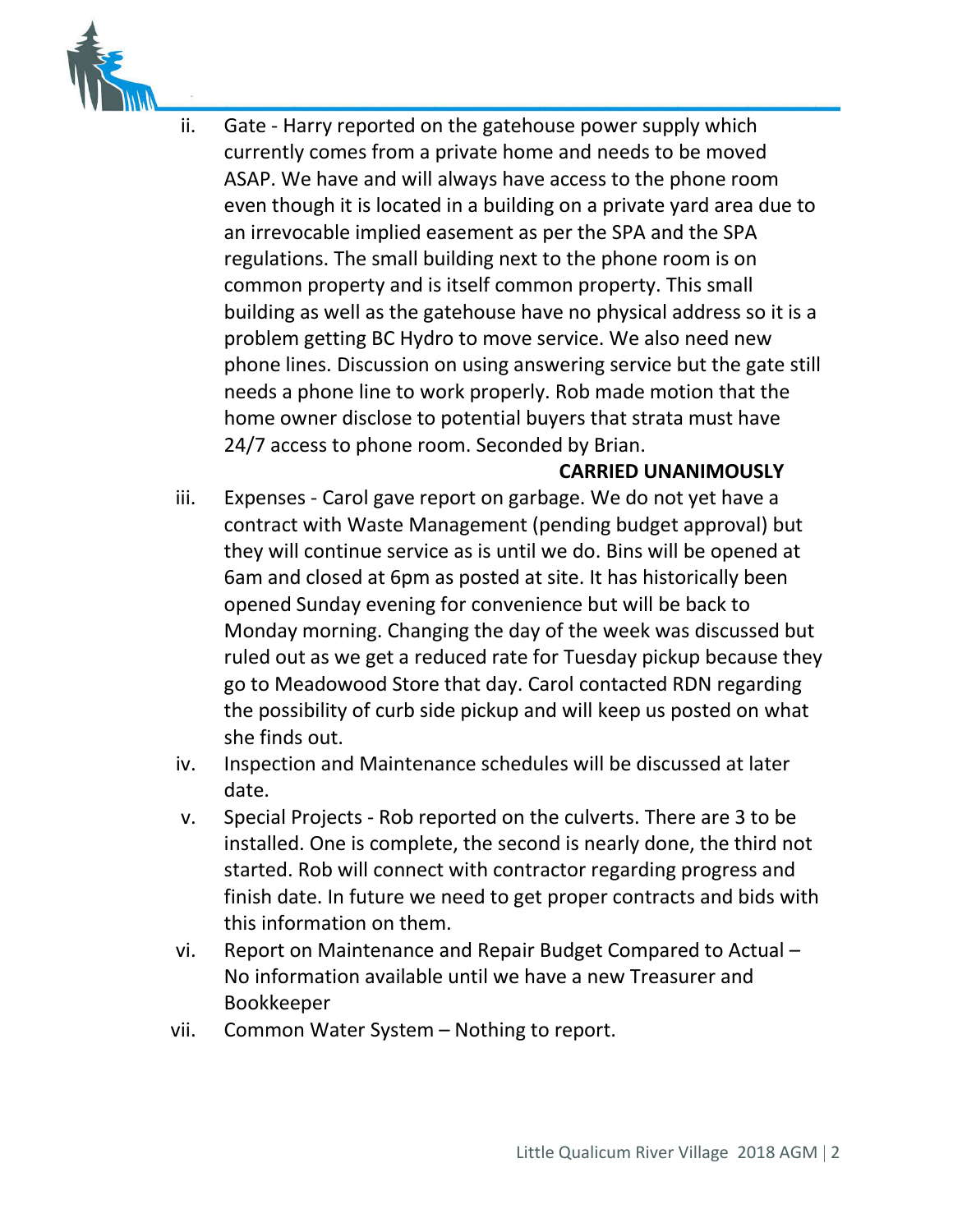

- **c.** Financial Report & Expenditures for Approval
	- i. Year to Date Revenue and Review of Receivables Nothing to report.
	- ii. Report on Collection Decisions &/or Directives Nothing to report.
	- iii. Year to date Expenses and Payables Nothing to report.
	- iv. Report on Special Projects Nothing to report.
	- *v.* Report on Budget Compared to Actual Nothing to report.

# **5. Council Task List**

**a.** The previous task list will be brought out and each task assigned to someone.

# **6. Unfinished Business**

- **a.** Notice of Civil Claim Suit Noel Stephen & Judith Munkholm No recent news. April will follow up.
- **b.** Telus Update Dana had been following this. The latest estimate was 2019 for fibre to the development. Lorraine will follow up with Dana.
- **c.** Civil Resolution Tribunals There are no current CRT cases.

# **7. New Business**

**a.** Election of Council Executive and Subcommittee Positions

| President               | <b>Brian Gallagher</b>                      |
|-------------------------|---------------------------------------------|
| <b>Vice President</b>   | <b>Carol Giesinger</b>                      |
| <b>Treasurer</b>        | Doedy Reisler                               |
| Secretary               | Lorraine Webb                               |
| <b>Privacy Officer</b>  | April Wilhelmina (Lorraine Webb alternate)  |
| <b>Bylaw Compliance</b> | April Wilhelmina (Lorraine Webb alternate)  |
| <b>Bylaw Officers</b>   | <b>Garry Fisher and Barry Greaves</b>       |
| <b>DRC</b>              | Rob Pitter, Harry Oppenlander, and Barry    |
|                         | Greaves, with Carol Giesinger as alternate. |
| Communications          | April Wilhelmina                            |

- **b.** Verification of the Owners List The list contains many inaccuracies. We're working hard to correct it.
- **c.** Special General Meeting (SGM) Selecting a Date, Preparation, and Planning - **SGM will be January 26th** at Lighthouse Community Hall, 240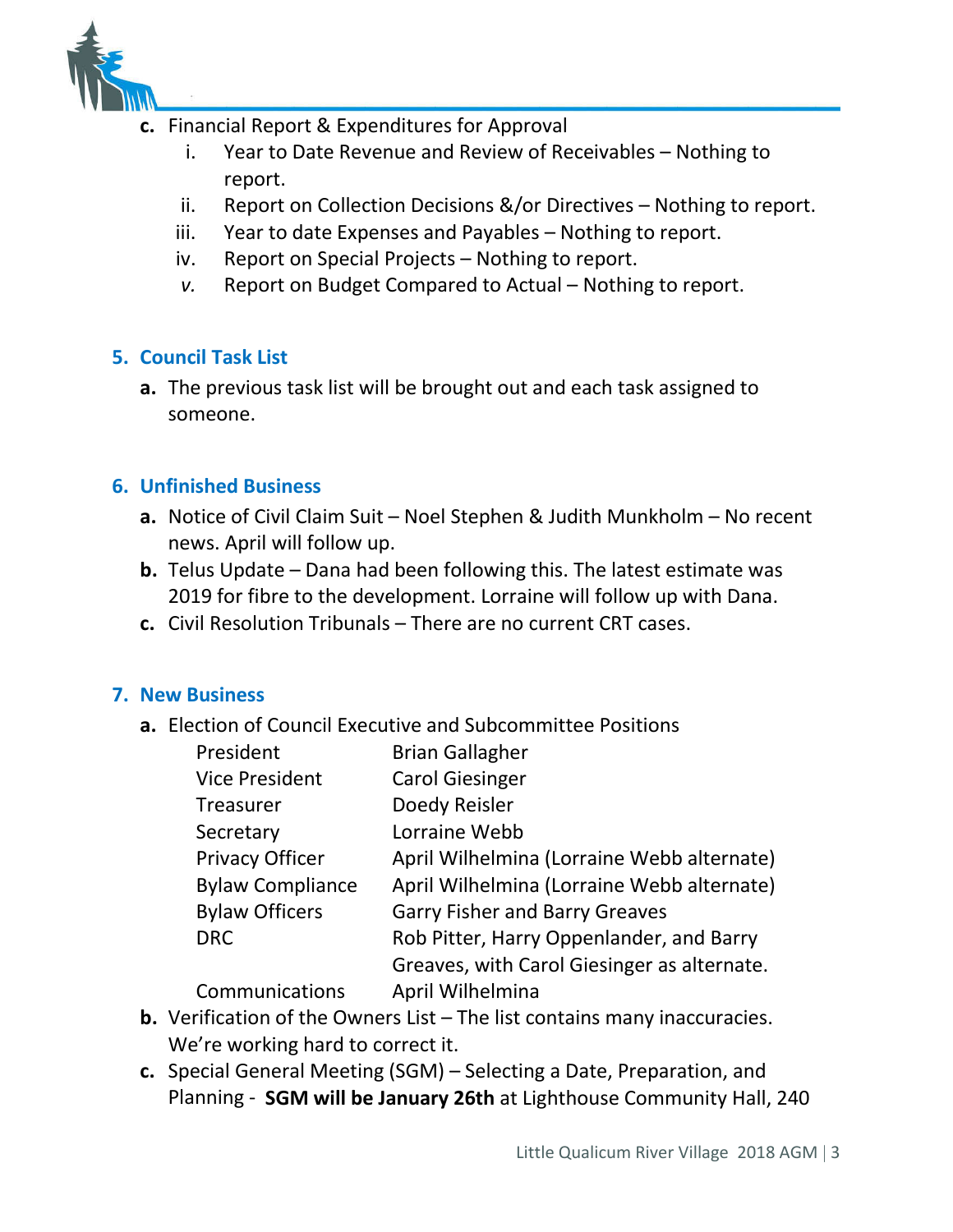

Lions Way, Qualicum Beach, BC at 1 p.m. (please note this is a different venue than the AGM). There will be an SGM planning meeting next Monday, December 10<sup>th</sup>.

Council apologizes to the owners for the late AGM minutes. Before investiture of the new Council there was a severe shortage of manpower.

- **d.** Waste and Recycling Upon ratification of the budget we will enter into a direct contract with Waste Management.
- **e.** Contracts The contractors selected by the previous Council were reviewed, with several bids being examined. Those selections were ratified by the new Council by unanimous vote, and will be awarded contracts once the new budget is passed by owners.
- **f.** Phone Room and Gatehouse Harry will order new digital lock for the gatehouse as there are too many keys in circulation. Harry has given us expenditure cap for moving power to the gatehouse.

Moved by Harry and seconded by Brian to approve this amount.

## **CARRIED UNANIMOUSLY**

Moved by Rob to discuss with owner of home to pay for cost as power should have been set up properly in the first place. Seconded by Harry.

## **CARRIED UNANIMOUSLY**

The small building also needs to be completed at the expense of the owner.

# **8. Events**

- **a.** LQRV Community Events
	- **i.** LQRV Christmas Party The Christmas party was held although there were only 5 children signed up, and two of those were unable to attend. Thanks to Trish Curtin and Lynn Balzer for volunteering to help the Village Volunteers with this.
- **b.** CMRA Unless there is something significant to report, the CMRA update will be deleted from future agendas

# **9. Correspondence**

Discussion held in camera regarding four letters. A hearing, which was held immediately prior to the Council meeting, was discussed also.